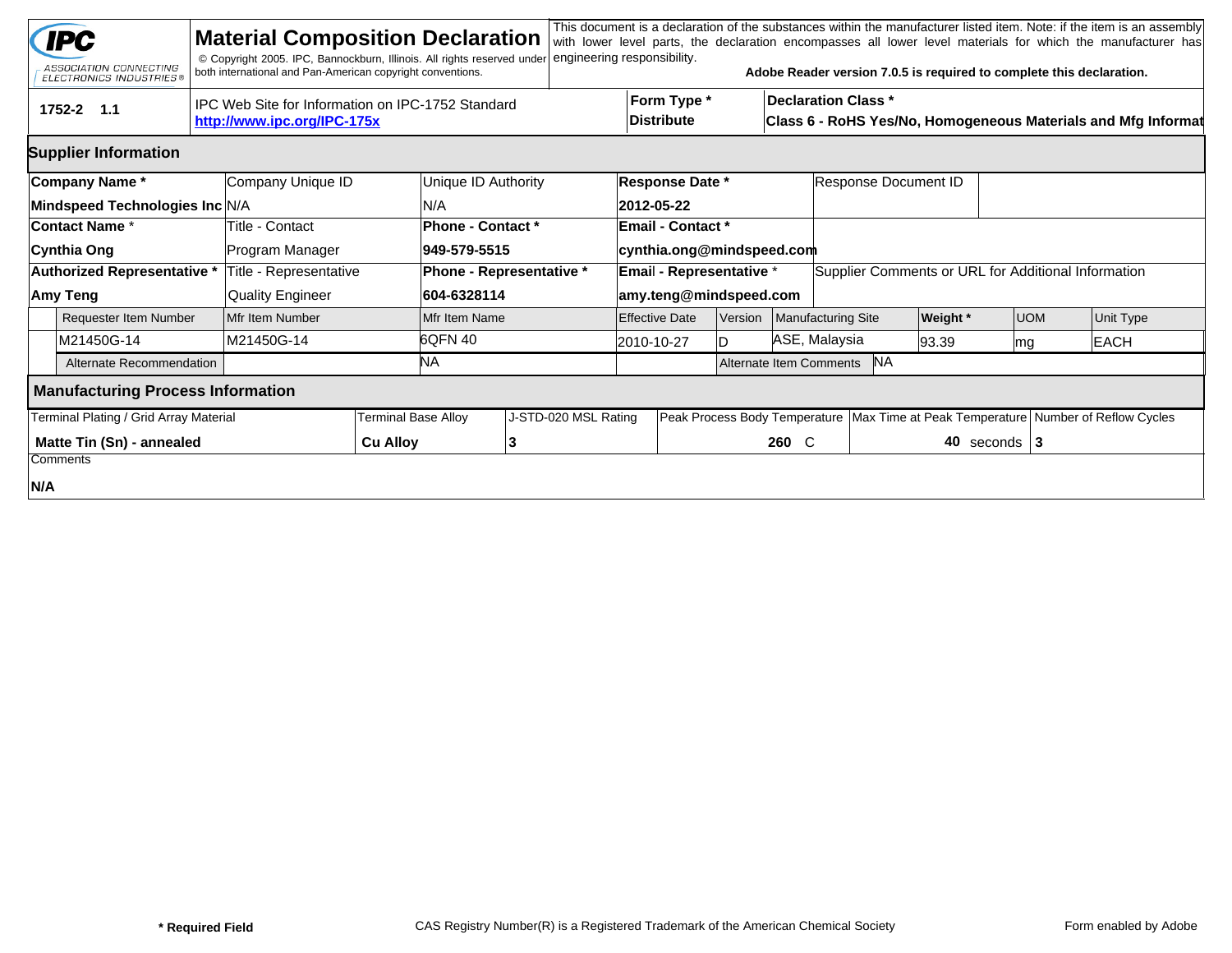| Save the fields in<br>this form to a file                                                                                                                                                                                                                                                                                                                                                                                                                                                                                                                                                                                                                                                                                                                                                                                                                                                                                                                                                                                                                                                                                                                                                                                                                         | Import fields from a<br><b>Export Data</b><br>Import Data<br>file into this form                                                     |  | Locked |  |  |  |  |  |  |  |  |
|-------------------------------------------------------------------------------------------------------------------------------------------------------------------------------------------------------------------------------------------------------------------------------------------------------------------------------------------------------------------------------------------------------------------------------------------------------------------------------------------------------------------------------------------------------------------------------------------------------------------------------------------------------------------------------------------------------------------------------------------------------------------------------------------------------------------------------------------------------------------------------------------------------------------------------------------------------------------------------------------------------------------------------------------------------------------------------------------------------------------------------------------------------------------------------------------------------------------------------------------------------------------|--------------------------------------------------------------------------------------------------------------------------------------|--|--------|--|--|--|--|--|--|--|--|
| <b>RoHS Material Composition Declaration</b><br><b>Declaration Type *</b><br>Simplified                                                                                                                                                                                                                                                                                                                                                                                                                                                                                                                                                                                                                                                                                                                                                                                                                                                                                                                                                                                                                                                                                                                                                                           |                                                                                                                                      |  |        |  |  |  |  |  |  |  |  |
| RoHS Definition: Quantity limit of 0.1% by mass (1000 PPM) in homogeneous material for: Lead (Pb), Mercury, Hexavalent Chromium, Polybrominated Biphenyls (PBB),<br><b>RoHS Directive</b><br>Polybrominated Diphenyl Ethers (PBDE) and quantity limit of 0.01% by mass (100 PPM) of homogeneous material for Cadmium<br>2002/95/EC                                                                                                                                                                                                                                                                                                                                                                                                                                                                                                                                                                                                                                                                                                                                                                                                                                                                                                                                |                                                                                                                                      |  |        |  |  |  |  |  |  |  |  |
| Supplier certifies that it gathered the information it provides in this form concerning RoHS restrictive substances using appropriate methods to ensure its accuracy and that such information is true and correct to the best<br>that Supplier completes this form. Supplier acknowledges that Company will rely on this certification in determining the compliance of its products with European Union member state laws that implement the RoHS Directive. C<br>Supplier may have relied on information provided by others in completing this form, and that Supplier may not have independently verified such information. However, in situations where Supplier has not independently verifi<br>Supplier agrees that, at a minimum, its suppliers have provided certifications regarding their contributions to the part, and those certifications are at least as comprehensive as the certification in this paragraph. If th<br>written agreement with respect to the identified part, the terms and conditions of that agreement, including any warranty rights and or remedies provided as part of that agreement, will be the sole and exclusive source of<br>remedies for issues that arise regarding information the Supplier provides in this form. |                                                                                                                                      |  |        |  |  |  |  |  |  |  |  |
| - Item(s) does not contain RoHS restricted substances per the definition above<br>Supplier Acceptance * Accepted<br><b>RoHS Declaration *</b>                                                                                                                                                                                                                                                                                                                                                                                                                                                                                                                                                                                                                                                                                                                                                                                                                                                                                                                                                                                                                                                                                                                     |                                                                                                                                      |  |        |  |  |  |  |  |  |  |  |
| Exemptions: If the declared item does not contain RoHS restricted substances per the definition above except for defined RoHS exemptions, then select the corresponding response in the RoHS Declaration<br>above and choose all applicable exemptions.                                                                                                                                                                                                                                                                                                                                                                                                                                                                                                                                                                                                                                                                                                                                                                                                                                                                                                                                                                                                           |                                                                                                                                      |  |        |  |  |  |  |  |  |  |  |
| <b>Declaration Signature</b>                                                                                                                                                                                                                                                                                                                                                                                                                                                                                                                                                                                                                                                                                                                                                                                                                                                                                                                                                                                                                                                                                                                                                                                                                                      |                                                                                                                                      |  |        |  |  |  |  |  |  |  |  |
| Instructions: Complete all of the required fields on all pages of this form. Select the "Accepted" on the Supplier Acceptance drop-down. This will display the signature area. Digitally sign<br>the declaration (if required by the Requester) and click on Submit Form to have the form returned to the Requester.                                                                                                                                                                                                                                                                                                                                                                                                                                                                                                                                                                                                                                                                                                                                                                                                                                                                                                                                              |                                                                                                                                      |  |        |  |  |  |  |  |  |  |  |
|                                                                                                                                                                                                                                                                                                                                                                                                                                                                                                                                                                                                                                                                                                                                                                                                                                                                                                                                                                                                                                                                                                                                                                                                                                                                   | Digitally signed by Cynthia Ong<br>Supplier Digital Signature Cynthia Ong<br>DN: cn=Cynthia Ong<br>Date: 2012.06.11 15:43:30 -07'00' |  |        |  |  |  |  |  |  |  |  |